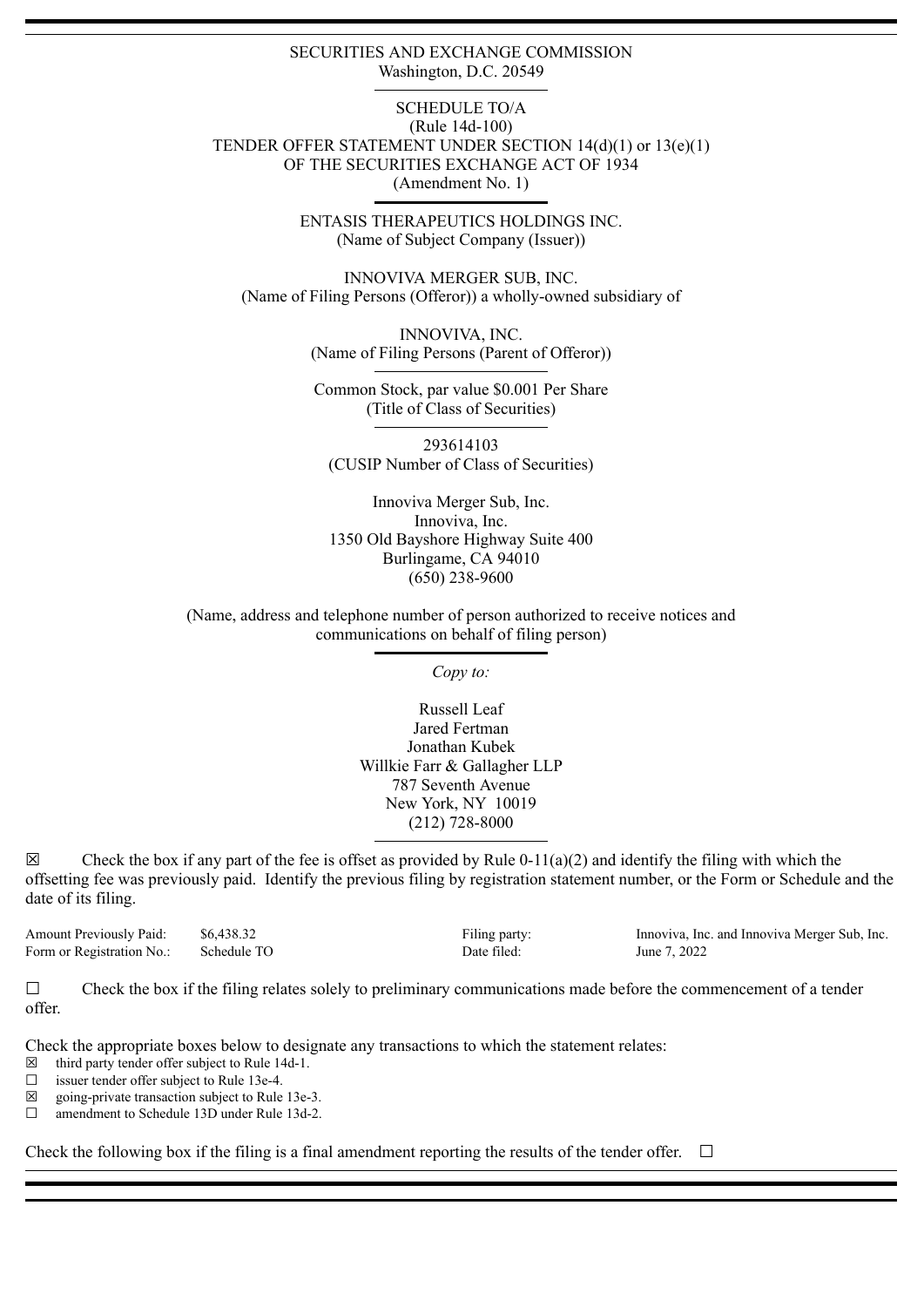### **INTRODUCTION**

This Amendment No. 1 to Schedule TO (this "Amendment") is filed by Innoviva, Inc. ("Parent"), a Delware corporation, and Innoviva Merger Sub, Inc. (the "Purchaser"), a Delaware corporation and wholly-owned subsidiary of Parent, and amends and supplements the Tender Offer Statement on Schedule TO filed with Securities and Exchange Comission on June 7, 2022, (together with any amendments and supplements thereto, the "Schedule TO") by Parent and Purchaser and relates to the offer by the Purchaser to purchase all of the outstanding shares of common stock, par value \$0.001 per share (the "Shares") of Entasis Therapeutics Holdings Inc., a Delaware corporation ("Entasis"), at a price of \$2.20 per share, net to the seller in cash, without interest thereon and less any applicable withholding taxes, upon the terms and conditions set forth in the offer to purchase dated June 7, 2022 (together with any amendments and supplements thereto, the "Offer to Purchase"), and in the related letter of transmittal (together with any amendments and supplements thereto, the "Letter of Transmittal"), which, together with any other related materials, as each may be amended or supplemented from time to time, collectively constitute the "Offer." This Amendment is being filed on behalf of Parent and the Purchaser.

All of the information set forth in the Offer to Purchase, including Schedules I, II, and III, is incorporated herein by reference in response to Items 1 through 9 and Item 11 of this Amendment, except as otherwise set forth below. This Amendment should be read together with the Schedule TO.

#### *Items 1 through 11*

The Offer to Purchase is hereby amended and supplemented as follows:

1. The first sentence in the first paragraph of "**Section 14. Position of Parent and Purchaser Regarding Fairness of the Offer and the Merger**" is hereby amended and restated in its entirety to read as follows:

"The rules of the SEC require the Purchaser Parties to express their belief as to the fairness of the Offer and the Merger to the stockholders of Entasis other than the Purchaser Parties, Entasis or its affiliates, and the officers and directors of Entasis (the "Unaffiliated Stockholders")."

2. The fourth to last paragraph of "**Section 14. Position of Parent and Purchaser Regarding Fairness of the Offer and the Merger**" is hereby amended and restated in its entirety to read as follows:

"The Purchaser Parties' consideration of the factors described above reflects their assessment of the fairness of the Offer Price to Entasis' Unaffiliated Stockholders. The Purchaser Parties implicitly considered the value of Entasis in a sale as a going concern by taking into account Entasis' current and anticipated business, financial condition, results and operations, prospects and other forward-looking matters. The Purchaser Parties did not, however, explicitly calculate a stand-alone going concern value of Entasis because the Purchaser Parties believe that going concern value is not an appropriate method of determining the value of the Shares for purposes of the Offer and the Merger. Additionally, the Purchaser Parties did not consider (i) the liquidation value or net book value of Entasis, (ii) the historical market prices of the Shares and (iii) the purchase prices Parent and ISO previously paid for the Shares they beneficially own. The liquidation value was not considered because Entasis is a viable going concern and Parent has no plans to liquidate Entasis. The net book value was not considered because Purchaser believes that the net book value is not a material indicator of the value of Entasis as a going concern because it does not take into account Entasis' future prospects, market conditions, trends in Entasis' industry or the business risks inherent in competing with other companies in that industry. The Purchaser Parties did not consider (x) the historical market prices of the Shares or (y) the purchase prices Parent and ISO previously paid for the Shares they beneficially own because such prices pre-date (i) the Company's recent financial strain and subsequent stock price performance and (ii) a significant change in market conditions as it relates to the biotechnology sector as whole. Therefore, the Purchaser Parties believe that each of the foregoing factors are irrelevant to a determination as to whether the Offer is fair to Entasis' Unaffiliated Stockholders. Finally, although the transaction does not require approval of at least a majority of the Unaffiliated Stockholders, the Purchaser Parties believe that the transaction is fair given that the tender offer cannot close unless the number of Shares validly tendered and not withdrawn, excluding any Shares beneficially owned (as defined in Rule 13d-3 under the Exchange Act) by (a) the Purchaser Parties and (b) the Entasis CEO, represent at least one more Share than fifty percent (50%) of the Shares not beneficially owned by such persons in clauses (a) and (b) outstanding at the time of the expiration of the Offer. In choosing whether to tender their Shares, the unaffiliated shareholders of Entasis have the ability to express whether they approve of the transaction."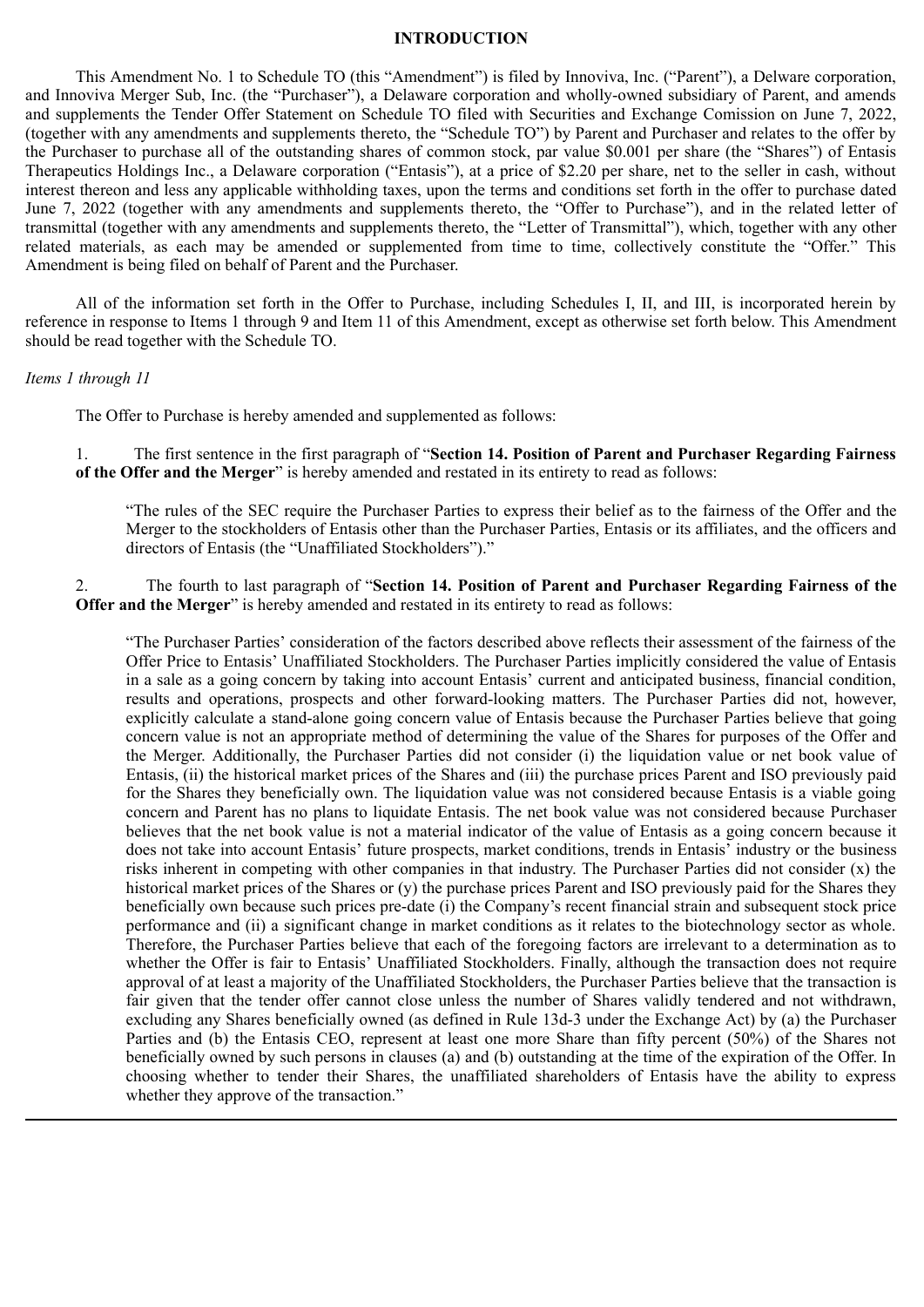3. "**Section 15. Certain Effects of the Offer**" is hereby supplemented by adding the following as the last paragraph of the section:

"*Effect of the Merger on the Company's Net Book Value and Net Earnings*. Parent currently owns approximately 59.9% of the outstanding Shares of the Company and has a corresponding share in the Company's net book value and net earnings. Immediately after the closing of the Merger, the Purchaser Parties will own 100% of the outstanding Shares and will have a corresponding share in the Company's net book value and net earnings. The Company's net earnings attributable to the Company's shareholders for the year ended December 31, 2021 was approximately US(\$0.99) per share and net book value attributable to the Company's shareholders as of December 31, 2021 was approximately US\$0.65 per share. The Company's net earnings attributable to the Company's shareholders for the three months ended March 31, 2022 was approximately US(\$0.32) per share and net book value attributable to the Company's shareholders as of March 31, 2022 was approximately US\$0.35 per share.

The table below sets out the direct or indirect interest in the Company's net book value and net earnings for the Purchaser Parties and Entasis' other shareholders before and immediately after the Merger, based on the historical net book value as of March 31, 2022 and the net earnings of the Company for the three months ended March 31, 2022.

| <b>Name</b>                                                                                                                | Ownership Prior to the Merger <sup>(1)</sup> |               |                       |               | <b>Ownership After the Merger</b> |               |                       |               |
|----------------------------------------------------------------------------------------------------------------------------|----------------------------------------------|---------------|-----------------------|---------------|-----------------------------------|---------------|-----------------------|---------------|
|                                                                                                                            | Earnings                                     |               | <b>Net Book Value</b> |               | Earnings                          |               | <b>Net Book Value</b> |               |
|                                                                                                                            | US\$ 000                                     | $\frac{6}{9}$ | <b>US\$ 000</b>       | $\frac{6}{9}$ | US\$ 000                          | $\frac{6}{9}$ | US\$ 000-             | $\frac{6}{9}$ |
| Innoviva, Inc. $(2)(3)$                                                                                                    | (9,145)                                      | 59.9          | 9.975                 | 59.9          | (15,262)                          | 100           | 16.647                | 100           |
| Innoviva Merger Sub, Inc.                                                                                                  |                                              |               |                       |               |                                   |               |                       |               |
| Others                                                                                                                     | (6,117)                                      | 40.1          | 6.672                 | 40.1          |                                   |               |                       |               |
| (1) Organization conservations and the Measure leased on $47.051.770$ Chance issued and activistic diverse of Line $7.002$ |                                              |               |                       |               |                                   |               |                       |               |

(1) Ownership percentages prior to the Merger are based on 47,851,779 Shares issued and outstanding as of June 7, 2022. (2) Following the consummation of the Offer, Innoviva, Inc. will beneficially own the Shares purchased by Innoviva Merger Sub, Inc.

(3) Includes Shares beneficially owned by Innoviva Strategic Opportunities LLC, a wholly owned subsidiary of Innoviva, Inc.

4. "**Section 17. Certain Conditions to the Offer**" is hereby supplemented by adding the following as the third full paragraph of the section:

"The Shares of the Entasis CEO are not included in the Minimum Condition because the Entasis CEO has a conflict of interest in the transaction. As explained in more detail under the "**Item 3. Past Contracts, Transactions, Negotiations and Agreements—Golden Parachute Compensation**" header in the Schedule 14D-9, the Entasis CEO will be eligible to receive substantial payments and benefits (in each case subject to the terms and conditions described therein) in the event that the transaction is consummated, including significant severance payments in the event that his employment is terminated without "cause" or he resigns for "good reason"."

5. "**Section 24. Miscellaneous**" is hereby supplemented by adding the following after the last full paragraph of the section:

"On June 10, 2022, Kimel Robinson, a putative stockholder of the Company, filed suit against the Company and its directors and the Entasis CEO in the United States District Court for the Southern District of New York. The complaint alleges that the Company and the individual defendants violated the federal securities laws by making or permitting misrepresentations and/or omissions in the Schedule 14D-9. The complaint seeks a variety of relief, including an injunction against the Offer, an order rescinding the Offer if it is consummated or awarding rescissory damages, and attorneys' fees and costs.

On June 16, 2022, Patrick Plumley, a putative stockholder of the Company, filed suit against the Company and its directors and the Entasis CEO in the United States District Court for the District of Delaware. The complaint alleges that the Company and the individual defendants violated the federal securities laws by making or permitting misrepresentations and/or omissions in the Schedule 14D-9. The complaint seeks a variety of relief, including an injunction against the Offer, an order rescinding the Offer if it is consummated or awarding rescissory damages, an order directing the individual defendants to file a Schedule 14D-9 that does not contain untrue statements of material fact, and attorneys' fees and costs."